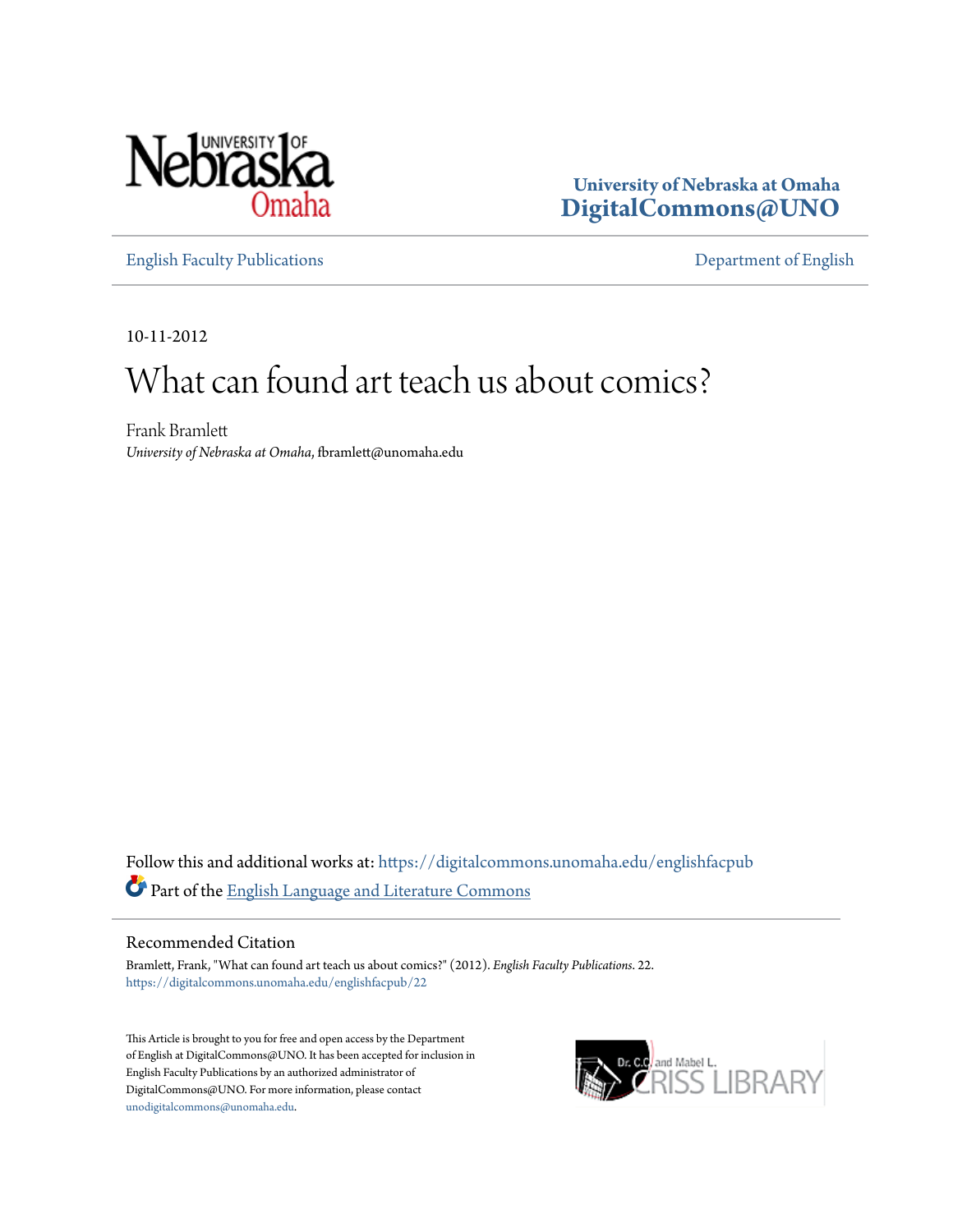When I first learned about found poetry, I was taught that we could encounter poetry anywhere we went. Any text could be considered poetry even if it weren't meant to be seen as such. Later on, I learned that found poetry is also poetry that is cobbled together from other kinds of texts. There is even poetry constructed out of the speech

[\(http://www.slate.com/articles/news\\_and\\_politics/low\\_concept/2003/04/the\\_poetry\\_of\\_dh\\_rumsfel](http://www.slate.com/articles/news_and_politics/low_concept/2003/04/the_poetry_of_dh_rumsfeld.html) of Donald Rumsfeld, former U.S. Secretary of Defense.

Likewise, everyday objects that weren't meant to be art can be transformed into art, one very famous example being a urinal 'made into' a fountain [\(http://www.tate.org.uk/art/artworks/duchamp‑fountain‑t07573\).](http://www.tate.org.uk/art/artworks/duchamp-fountain-t07573)

Now that I'm living in Sweden, I see lots of textually‑based objects around me that I don't understand, especially newspapers, magazines, various informational signs, and advertisements. This mostly has to do with the fact that I simply don't have the linguistic resources to make sense of them. This limitation, though, has become a tool that I use for other purposes. For me, if I can't focus on the content and successfully figure it out, then it's easier to focus on the form. In this case, I've been seeing elements of comics where I don't think I necessarily noticed them before. This is especially true for advertisements. That is to say, I have noticed elements of comics used in advertisements, and I've noticed that advertisements take on a 'flavor' of comics as a result.

### Ads as single-panel comics.

The first advertisement below is a single-panel comic without question. In some sense, it's an 'action comic' because of the speed lines and the steam coming out of the cups, among other reasons. Interestingly, there are other advertisements behind the one we see, strategically angled so that the viewer sees the corners of the ad and knows that there may be other, similar ads like this one to come.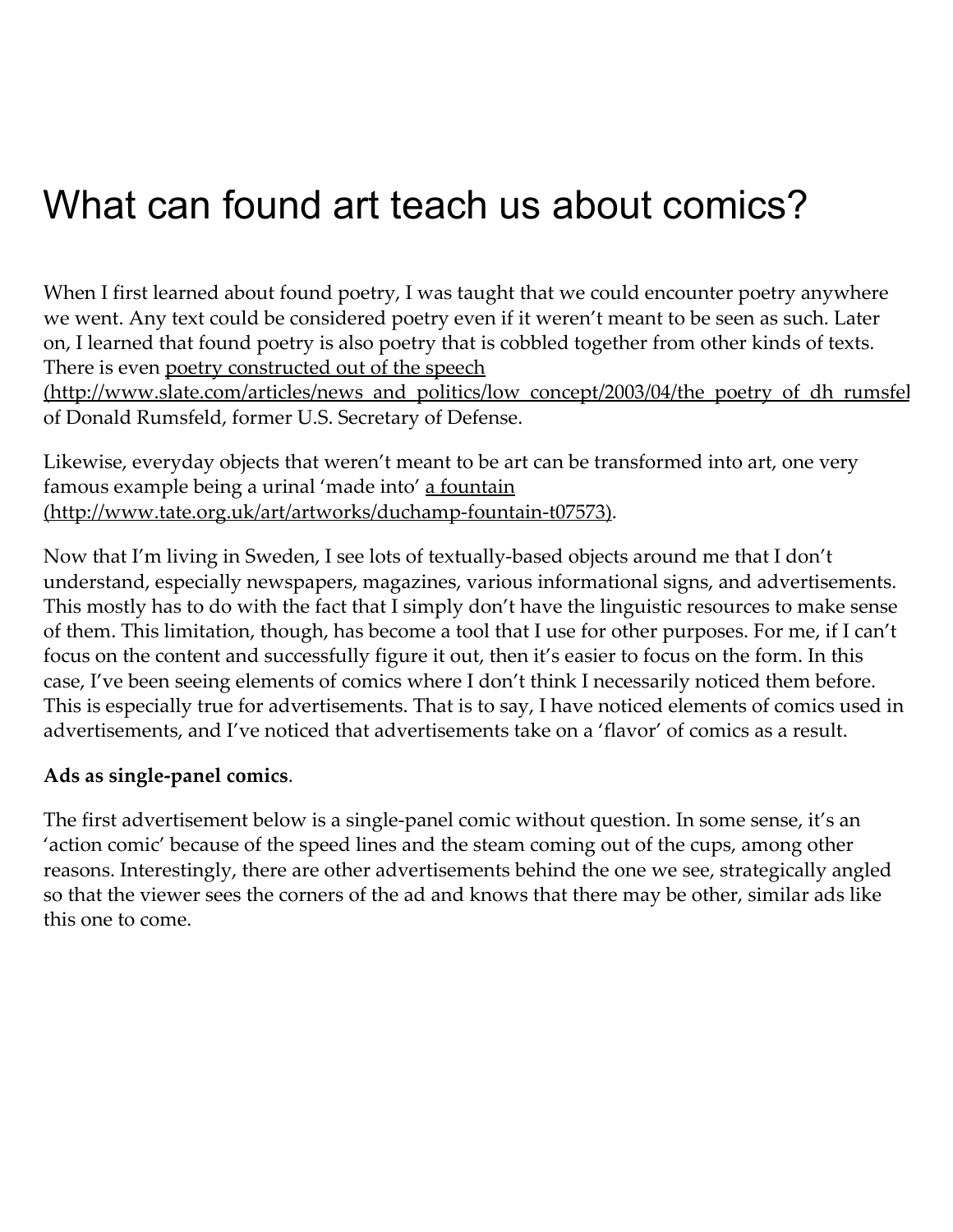

(https://pencilpanelpage.files.wordpress.com/2012/10/dscn2055‑goteborg.jpg)

### Blend of non‑comics conventions with comics conventions.

Whatever this next ad is for, it is designed to be read as a traditional text, left-to-right as Swedish is read, and starting at the top reading down the page. However, the interaction here between the verbal and visual elements prevents this from being a traditional written text. Further, there are comics-specific elements here, including the speech balloons. [Careful readers may spot a word – många – in the image that looks like 'manga.' However, the diacritic above the first 'a' indicates that this is the Swedish word meaning 'many,' not the Japanese word meaning 'comic.']



(https://pencilpanelpage.files.wordpress.com/2012/10/dscn2083‑ostermalm‑el‑kretsen‑22.jpg)

Ads with images arranged sequentially.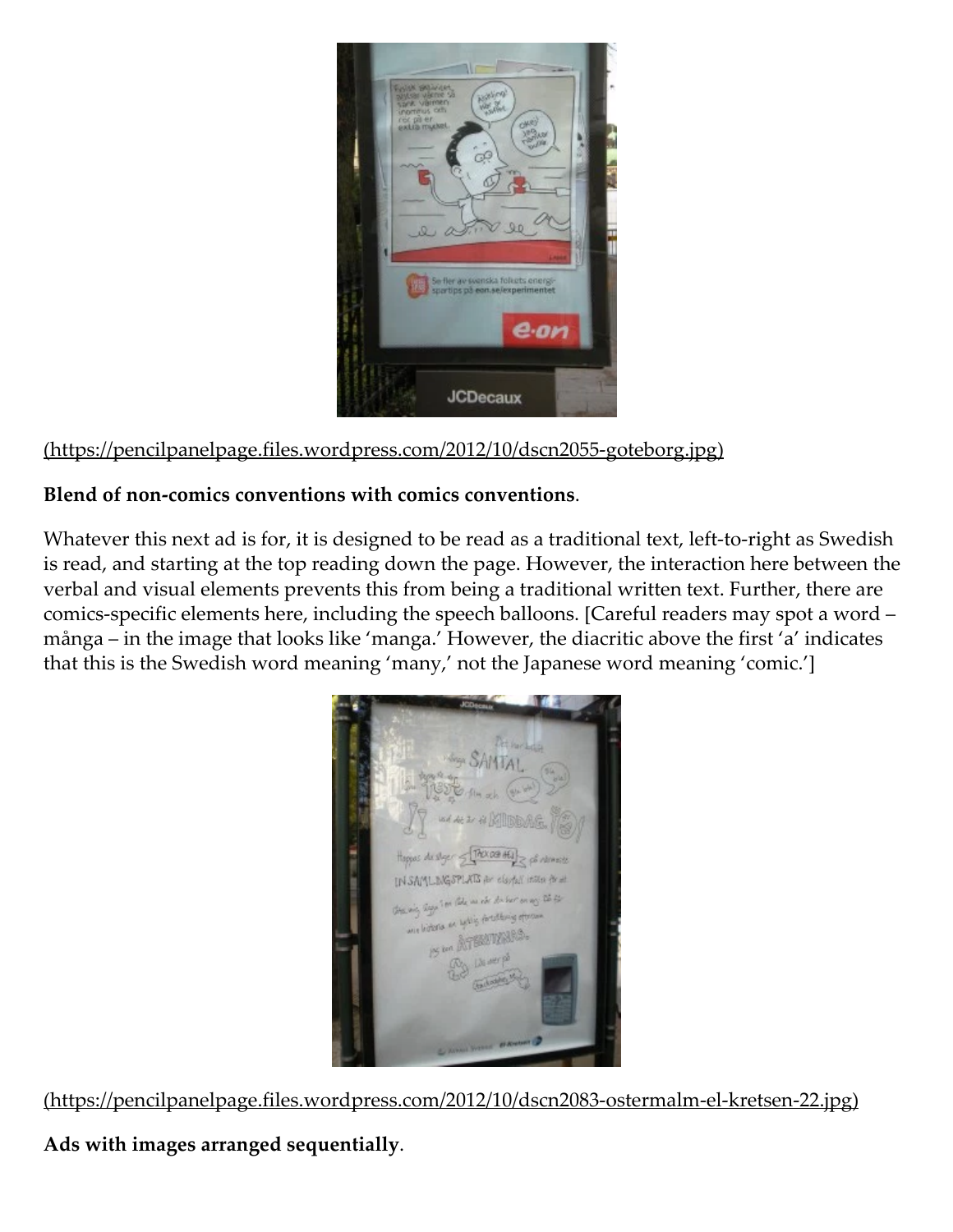While there are precious few indications of comics in this ad, I think we can safely mention two. The first is the panel division. The panel on the left is a dog and a human, and the panel on the right is the dog sitting alone on a rock. The other indication that this might be a found comic is that it most resembles photo comics.



(https://pencilpanelpage.files.wordpress.com/2012/10/dscn2087‑tbana‑ad.jpg)

Comics scholars often debate the history of comics: what makes a protocomic, what makes a 'modern' comic. When did comic art 'really' start? My question in this post is about ubiquity: are comics and especially comics conventions so commonplace now that their impact is felt even in places and times where the primary effort is meant to convey something besides comics?

Do found comics qualify as a 'legitimate' (!?) genre, arising out of occasional and/or accidental use comics conventions? If so, where do you see found comics?

About these ads [\(https://wordpress.com/about-these-ads/\)](https://wordpress.com/about-these-ads/)

Posted by Frank [Bramlett](https://pencilpanelpage.wordpress.com/author/bramling/) on [October](https://pencilpanelpage.wordpress.com/2012/10/11/what-can-found-art-teach-us-about-comics/) 11, 2012 in [Advertisements,](https://pencilpanelpage.wordpress.com/category/advertisements/) Comics [History,](https://pencilpanelpage.wordpress.com/category/comics-history/) [conventions,](https://pencilpanelpage.wordpress.com/category/conventions/) [found](https://pencilpanelpage.wordpress.com/category/found-art/) art, [Uncategorized](https://pencilpanelpage.wordpress.com/category/uncategorized/).

2 Comments